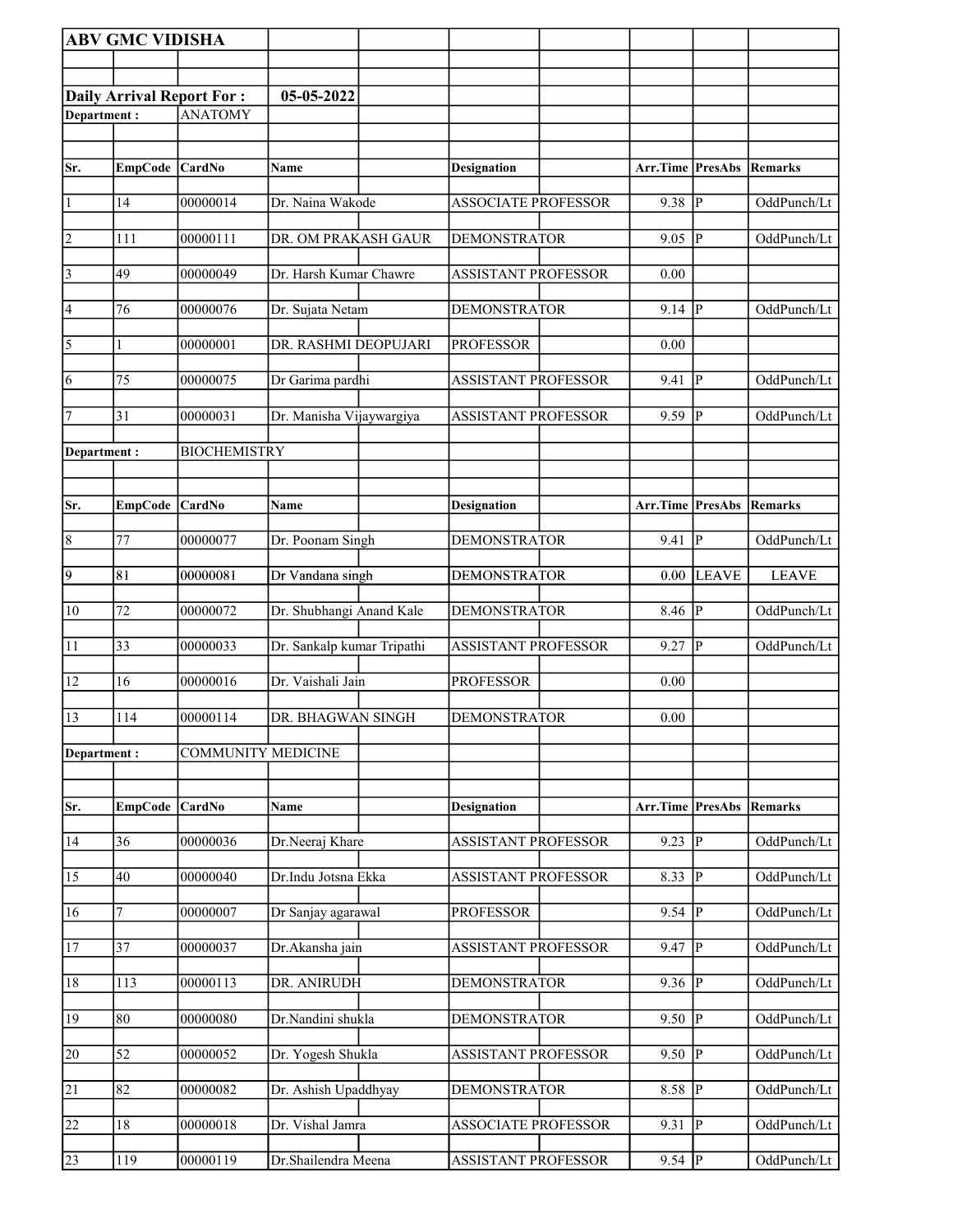| $\overline{24}$ | 118            | 00000118                 | Shobhana yadav              | <b>DEMONSTRATOR</b>        | 9.34                            | $\overline{P}$ | OddPunch/Lt            |
|-----------------|----------------|--------------------------|-----------------------------|----------------------------|---------------------------------|----------------|------------------------|
| 25              | 24             | 00000024                 | Dr. Richa Nigam             | <b>ASSOCIATE PROFESSOR</b> | 9.52                            | $ {\bf p} $    | OddPunch/Lt            |
| Department :    |                | <b>DEAN</b>              |                             |                            |                                 |                |                        |
|                 |                |                          |                             |                            |                                 |                |                        |
| Sr.             | <b>EmpCode</b> | CardNo                   | <b>Name</b>                 | <b>Designation</b>         | Arr.Time                        | <b>PresAbs</b> | Remarks                |
| 26              | 97             | 00000097                 | DR. Sunil Nandeshwar        | <b>DEAN</b>                | 0.00                            | <b>OD</b>      | <b>OD</b>              |
| Department:     |                | <b>FORANSIC MEDICINE</b> |                             |                            |                                 |                |                        |
| Sr.             | <b>EmpCode</b> | <b>CardNo</b>            | <b>Name</b>                 | <b>Designation</b>         | <b>Arr.Time PresAbs Remarks</b> |                |                        |
|                 |                |                          |                             |                            |                                 |                |                        |
| 27              | 35             | 00000035                 | Dr. Narendra singh patel    | <b>ASSOCIATE PROFESSOR</b> | 0.00                            | <b>LEAVE</b>   | <b>LEAVE</b>           |
| 28              | 126            | 00000126                 | Dr. Vivek kumar Chouksey    | <b>ASSISTANT PROFESSOR</b> | 0.00                            |                |                        |
| 29              | 85             | 00000085                 | Dr. Sharad Dohare           | <b>DEMONSTRATOR</b>        | 0.00                            |                |                        |
| 30              | 112            | 00000112                 | DR. POOJA TIWARI            | <b>DEMONSTRATOR</b>        | 0.00                            |                |                        |
| 31              | 54             | 00000054                 | Dr.Manish Nigam             | <b>PROFESSOR</b>           | 9.52                            | P              | OddPunch/Lt            |
| Department:     |                | MICROBIOLOGY             |                             |                            |                                 |                |                        |
|                 |                |                          |                             |                            |                                 |                |                        |
| Sr.             | EmpCode        | <b>CardNo</b>            | <b>Name</b>                 | <b>Designation</b>         | Arr.Time                        |                | <b>PresAbs Remarks</b> |
|                 |                |                          |                             |                            |                                 |                |                        |
| 32              | 125            | 00000125                 | DR.Himanshi Bansal          | <b>ASSISTANT PROFESSOR</b> | 9.45                            | lР             | OddPunch/Lt            |
| 33              | 79             | 00000079                 | Dr.Prashant kumar bhakoriya | <b>DEMONSTRATOR</b>        | 0.00                            | <b>LEAVE</b>   | <b>LEAVE</b>           |
| 34              | 88             | 00000088                 | Dr. Sanjay Singh            | <b>ASSISTANT PROFESSOR</b> | 9.35                            | $\overline{P}$ | OddPunch/Lt            |
| 35              | 106            | 00000106                 | Dr. Aarti Jain              | <b>ASSOCIATE PROFESSOR</b> | 0.00                            | <b>LEAVE</b>   | <b>LEAVE</b>           |
| $\overline{36}$ | 4              | 00000004                 | Dr Avinash laghave          | <b>PROFESSOR</b>           | 9.57                            | $ {\bf p} $    | OddPunch/Lt            |
| 37              | 110            | 00000110                 | DR, RAGINI DANGI            | <b>DEMONSTRATOR</b>        | 9.41                            | P              | OddPunch/Lt            |
| Department:     |                | PATHOLOGY                |                             |                            |                                 |                |                        |
|                 |                |                          |                             |                            |                                 |                |                        |
| Sr.             | <b>EmpCode</b> | CardNo                   | Name                        | <b>Designation</b>         | Arr.Time                        | <b>PresAbs</b> | Remarks                |
| 38              | 83             | 00000083                 | Dr.Fuzail Ahmad             | DEMONSTRATOR               | $10.48$ P                       |                | OddPunch/Lt            |
| 39              | 84             | 00000084                 | Dr. Sunil Nagar             | <b>DEMONSTRATOR</b>        | 0.00                            | <b>LEAVE</b>   | <b>LEAVE</b>           |
| 40              | 128            | 00000128                 | DR.PREETI MANDLOI           | <b>ASSISTANT PROFESSOR</b> | 0.00                            | <b>LEAVE</b>   | <b>LEAVE</b>           |
| 41              | 48             | 00000048                 | Dr.Pratibha Meena           | <b>ASSISTANT PROFESSOR</b> | 0.00                            | <b>LEAVE</b>   | <b>LEAVE</b>           |
| 42              | 51             | 00000051                 | Dr. Lal Pranay singh        | <b>ASSISTANT PROFESSOR</b> | 9.55 $  \overline{P}$           |                | OddPunch/Lt            |
| 43              | 6              | 00000006                 | Dr Gopal krishna sawke      | <b>PROFESSOR</b>           | 9.50                            | $ {\bf P} $    | OddPunch/Lt            |
| 44              | 17             | 00000017                 | Dr. Tina Rai                | <b>ASSOCIATE PROFESSOR</b> | 0.00                            | <b>LEAVE</b>   | <b>LEAVE</b>           |
| 45              | 78             | 00000078                 | Dr. Rajnikant ahirwar       | <b>DEMONSTRATOR</b>        | $9.55$ P                        |                | OddPunch/Lt            |
|                 |                |                          |                             |                            |                                 |                |                        |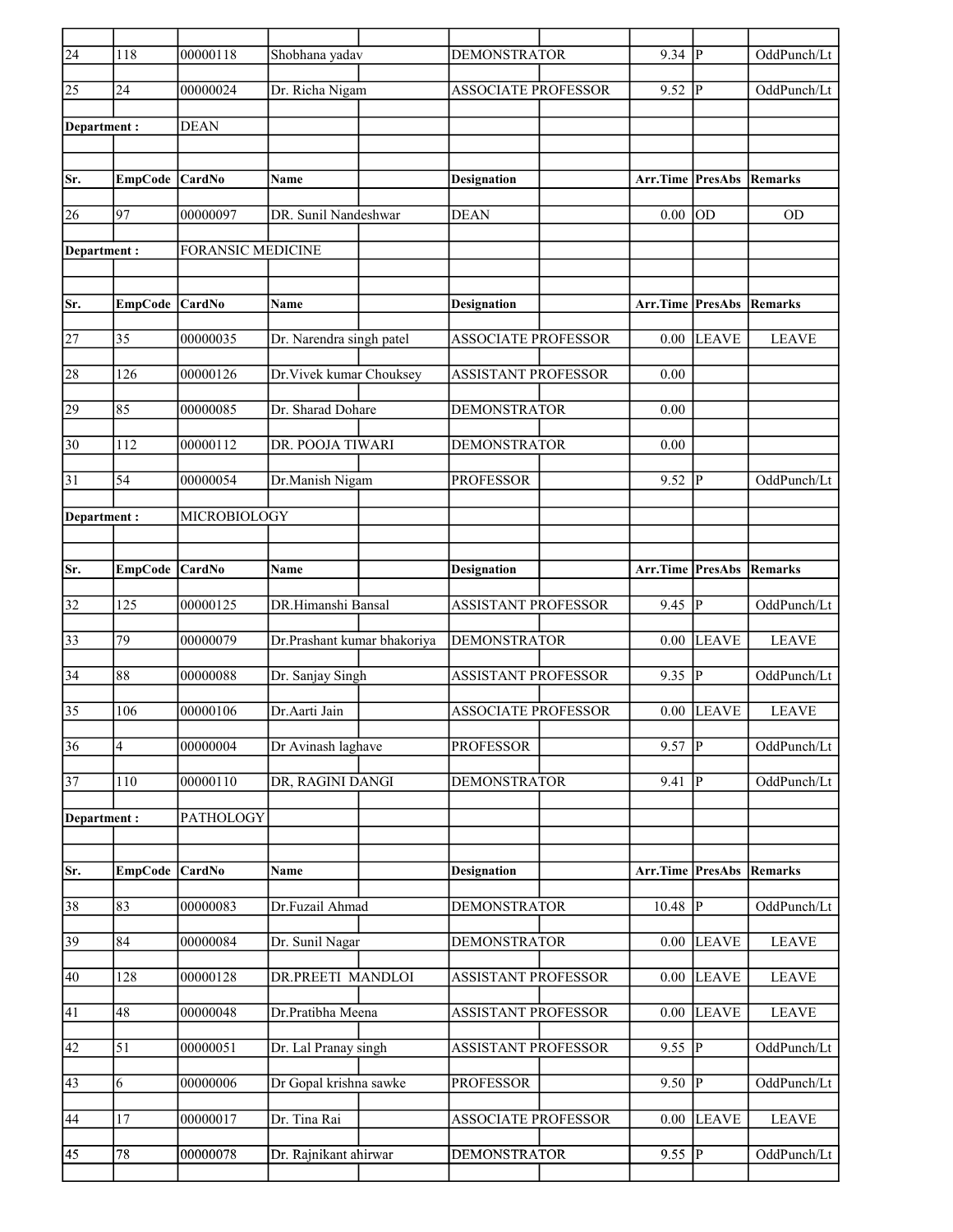| Department:     |                | PHARAMCOLOGY  |                         |  |                            |                         |                |                |
|-----------------|----------------|---------------|-------------------------|--|----------------------------|-------------------------|----------------|----------------|
|                 |                |               |                         |  |                            |                         |                |                |
| Sr.             | <b>EmpCode</b> | <b>CardNo</b> | Name                    |  | <b>Designation</b>         | <b>Arr.Time PresAbs</b> |                | <b>Remarks</b> |
|                 |                |               |                         |  |                            |                         |                |                |
| 46              | 22             | 00000022      | Dr Akhilesh kumar       |  | <b>PROFESSOR</b>           | 0.00                    | <b>LEAVE</b>   | <b>LEAVE</b>   |
|                 |                |               |                         |  |                            |                         |                |                |
| 47              | 74             | 00000074      | Dr. Raina Jain          |  | <b>ASSISTANT PROFESSOR</b> | 9.52                    | <sup>1</sup> P | OddPunch/Lt    |
|                 |                |               |                         |  |                            |                         |                |                |
| 48              | 73             | 00000073      | Dr. Sudhir Kumar Jain   |  | <b>ASSISTANT PROFESSOR</b> | 0.00                    | <b>LEAVE</b>   | <b>LEAVE</b>   |
| Department:     |                | PHYSIOLOGY    |                         |  |                            |                         |                |                |
|                 |                |               |                         |  |                            |                         |                |                |
|                 |                |               |                         |  |                            |                         |                |                |
| lSr.            | <b>EmpCode</b> | CardNo        | <b>Name</b>             |  | <b>Designation</b>         | <b>Arr.Time PresAbs</b> |                | <b>Remarks</b> |
|                 |                |               |                         |  |                            |                         |                |                |
| 49              | 15             | 00000015      | Dr. Mona Kharbanda      |  | <b>ASSOCIATE PROFESSOR</b> | 0.00                    |                |                |
| 50              | 32             | 00000032      | Dr.Brajesh sharma       |  | <b>ASSISTANT PROFESSOR</b> | 9.50                    | <sup>1</sup> P | OddPunch/Lt    |
|                 |                |               |                         |  |                            |                         |                |                |
| 51              | 71             | 00000071      | Dr. Parul Sharma        |  | <b>DEMONSTRATOR</b>        | 9.52                    | <sup>1</sup> P | OddPunch/Lt    |
|                 |                |               |                         |  |                            |                         |                |                |
| 52              | 108            | 00000108      | Dr.Geeta Shammani       |  | <b>ASSISTANT PROFESSOR</b> | 9.50                    | p              | OddPunch/Lt    |
| $\overline{53}$ | 115            | 00000115      | Dr. SOBHARAN MEENA      |  | <b>DEMONSTRATOR</b>        | 9.22                    | p              | OddPunch/Lt    |
|                 |                |               |                         |  |                            |                         |                |                |
| $\overline{54}$ | 70             | 00000070      | Dr. Pankaj Kumar Sharma |  | <b>DEMONSTRATOR</b>        | 9.51                    | <sup> p</sup>  | OddPunch/Lt    |
|                 |                |               |                         |  |                            |                         |                |                |
| $\overline{55}$ | 8              | 00000008      | Dr Suman rai            |  | <b>PROFESSOR</b>           | 0.00                    |                |                |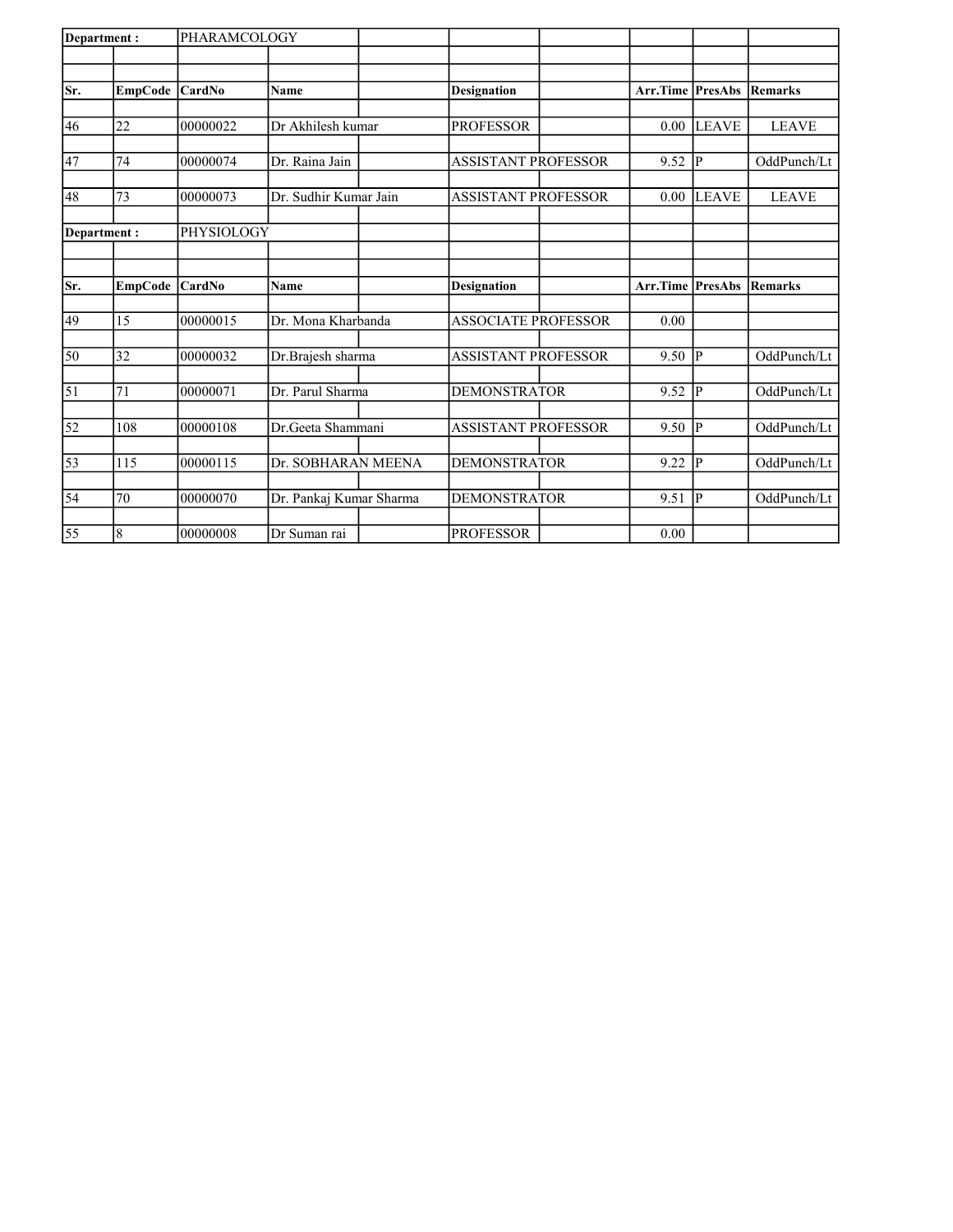|                | <b>ABV GMC VIDISHA</b> |                                  |                            |                                           |                          |              |              |
|----------------|------------------------|----------------------------------|----------------------------|-------------------------------------------|--------------------------|--------------|--------------|
|                |                        |                                  |                            |                                           |                          |              |              |
|                |                        | <b>Daily Arrival Report For:</b> | 05-05-2022                 |                                           |                          |              |              |
| Department:    |                        | <b>ANESTHESIA</b>                |                            |                                           |                          |              |              |
|                |                        |                                  |                            |                                           |                          |              |              |
| Sr.            |                        |                                  | Name                       |                                           | Arr.Time PresAbs         |              | Remarks      |
|                | EmpCode CardNo         |                                  |                            | Designation                               |                          |              |              |
| $\vert$ 1      | 58                     | 00000058                         | Dr.Sevras Hingwe           | <b>ASSISTANT PROFESSOR</b>                | $9.08$ P                 |              | OddPunch/Lt  |
| $\overline{2}$ | 127                    | 00000127                         |                            | DR.JYOTI RAGHUWANSHI ASSISTANT PROFESSOR  |                          | $0.00$ LEAVE | <b>LEAVE</b> |
| $\overline{3}$ | 57                     | 00000057                         | Dr. Vinyak Gour            | <b>ASSOCIATE PROFESSOR</b>                | 9.27 P                   |              | OddPunch/Lt  |
| $\vert 4$      | 59                     | 00000059                         | Dr.Chandrakant             | <b>ASSISTANT PROFESSOR</b>                | $0.00\,$                 | <b>LEAVE</b> | <b>LEAVE</b> |
| Department :   |                        | <b>DEAN OFFICE</b>               |                            |                                           |                          |              |              |
| Sr.            | EmpCode CardNo         |                                  | Name                       | Designation                               | Arr.Time PresAbs         |              | Remarks      |
| 6              | 103                    | 00000103                         | Namrata Jogdand            | <b>ADMIN</b>                              | 9.44                     | P            | OddPunch/Lt  |
| 7              | 104                    | 00000104                         | Mukesh Kumar               | ADMIN                                     | 0.00                     |              |              |
| 12             | 101                    | 00000101                         | <b>Bhim Singh Parmar</b>   | <b>ADMIN</b>                              | 9.16                     | P            | OddPunch/Lt  |
| 13             | 102                    | 00000102                         | Amit Singh Parihar         | <b>ADMIN</b>                              | 0.00                     |              |              |
| Department:    |                        | <b>DENTISTRY</b>                 |                            |                                           |                          |              |              |
|                |                        |                                  |                            |                                           |                          |              |              |
| Sr.            | <b>EmpCode</b>         | <b>CardNo</b>                    | Name                       | Designation                               | Arr.Time PresAbs         |              | Remarks      |
| 15             | 116                    | 00000116                         | Dr.Bharat jayant sumbh     | <b>PROFESSOR</b>                          | $9.52$ P                 |              | OddPunch/Lt  |
| 16             | 131                    | 00000131                         |                            | DR. HEERALAL CHOKOTIY ASSISTANT PROFESSOR | 9.40                     | P            | OddPunch/Lt  |
| 17             | 64                     | 00000064                         | Dr.Rishi Thukral           | <b>ASSOCIATE PROFESSOR</b>                | $9.44$ P                 |              | Lt/Erl       |
| Department :   |                        | DERMATOLOGY                      |                            |                                           |                          |              |              |
| Sr.            | <b>EmpCode</b>         | <b>CardNo</b>                    | Name                       | <b>Designation</b>                        | Arr.Time PresAbs         |              | Remarks      |
| $18\,$         | 100                    | 00000100                         | Dr.sourabh jain            | <b>ASSOCIATE PROFESSOR</b>                | $7.54$ P                 |              | Erl          |
| Department:    |                        | E.N.T.                           |                            |                                           |                          |              |              |
|                |                        |                                  |                            |                                           |                          |              |              |
| Sr.            | EmpCode CardNo         |                                  | Name                       | <b>Designation</b>                        | Arr.Time PresAbs Remarks |              |              |
| 19             | 27                     | 00000027                         | Dr. Shiv Kumar Raghuwanshi | <b>PROFESSOR</b>                          | $7.51$ P                 |              | Erl          |
| 20             | 56                     | 00000056                         | Dr. Aditya Gargav          | <b>ASSOCIATE PROFESSOR</b>                | $0.00\,$                 | <b>LEAVE</b> | <b>LEAVE</b> |
| Department :   |                        | <b>MEDICINE</b>                  |                            |                                           |                          |              |              |
| Sr.            | <b>EmpCode</b>         | CardNo                           | Name                       | <b>Designation</b>                        | Arr.Time PresAbs         |              | Remarks      |
| 21             | 129                    | 00000129                         | Dr. Mahendra pratap Singh  | <b>ASSISTANT PROFESSOR</b>                | $9.35$ P                 |              | Lt/Erl       |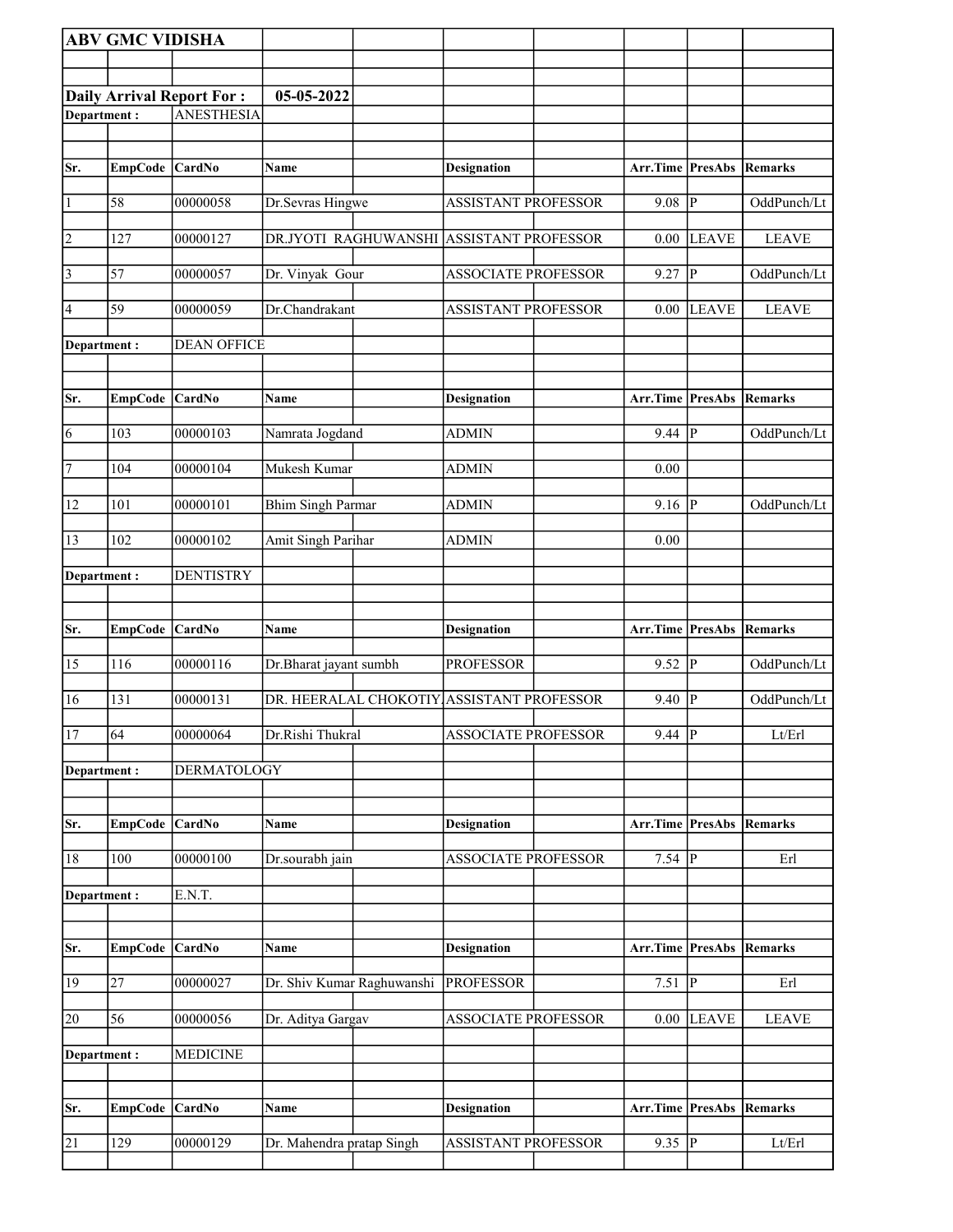| 22              | 12             | 00000012                 | Dr Preshant shrivastava |                                         | <b>PROFESSOR</b>           | $9.53$ P                |                         | OddPunch/Lt                |
|-----------------|----------------|--------------------------|-------------------------|-----------------------------------------|----------------------------|-------------------------|-------------------------|----------------------------|
| $\overline{23}$ | 23             | 00000023                 | Dr. Arvind Chouhan      |                                         | <b>ASSOCIATE PROFESSOR</b> | 0.00                    |                         |                            |
| 24              | 30             | 00000030                 | Dr. Sandeep Aharwar     |                                         | ASSOCIATE PROFESSOR        | 7.28                    | $ {\bf p} $             | OddPunch                   |
| $\overline{25}$ | 50             | 00000050                 | Dr.vinod Dangi          |                                         | <b>ASSISTANT PROFESSOR</b> | 9.39 P                  |                         | Lt/Erl                     |
| Department:     |                | <b>OBST. &amp; GYNEE</b> |                         |                                         |                            |                         |                         |                            |
|                 |                |                          |                         |                                         |                            |                         |                         |                            |
| Sr.             | EmpCode CardNo |                          | <b>Name</b>             |                                         | <b>Designation</b>         | <b>Arr.Time</b> PresAbs |                         | Remarks                    |
| 26              | 42             | 00000042                 | Dr. Mridula singh       |                                         | <b>ASSISTANT PROFESSOR</b> | 0.00                    | <b>LEAVE</b>            | <b>LEAVE</b>               |
| $\overline{27}$ | 41             | 00000041                 | Dr.Aarti sharma         |                                         | <b>ASSOCIATE PROFESSOR</b> | $9.47$ P                |                         | OddPunch/Lt                |
| 28              | 96             | 00000096                 | DR. Sudha Chourasia     |                                         | <b>PROFESSOR</b>           | $0.00\,$                | <b>LEAVE</b>            | <b>LEAVE</b>               |
| Department:     |                | OPHTHALMOLOGY            |                         |                                         |                            |                         |                         |                            |
|                 |                |                          |                         |                                         |                            |                         |                         |                            |
| Sr.             | EmpCode CardNo |                          | Name                    |                                         | <b>Designation</b>         | Arr.Time PresAbs        |                         | Remarks                    |
| 29              | 120            | 00000120                 |                         | Dr.Shivcharan Lal Chadravansh PROFESSOR |                            | $9.47$ P                |                         | OddPunch/Lt                |
| $\overline{30}$ | 121            | 00000121                 | Dr.Nikhila Yadav        |                                         | <b>ASSISTANT PROFESSOR</b> | $9.26$ P                |                         | OddPunch/Lt                |
| 31              | 46             | 00000046                 | Dr. Sapna Raghuwanshi   |                                         | <b>ASSOCIATE PROFESSOR</b> | 0.00                    | <b>LEAVE</b>            | <b>LEAVE</b>               |
| Department:     |                | <b>ORTHOPEDICS</b>       |                         |                                         |                            |                         |                         |                            |
|                 |                |                          |                         |                                         |                            |                         |                         |                            |
|                 |                |                          |                         |                                         |                            |                         |                         |                            |
| Sr.             | <b>EmpCode</b> | <b>CardNo</b>            | Name                    |                                         | <b>Designation</b>         | Arr.Time PresAbs        |                         | Remarks                    |
| $\overline{32}$ | 20             | 00000020                 | Dr. Sanat Singh         |                                         | <b>ASSOCIATE PROFESSOR</b> | $9.14$ P                |                         | $\mathbf{Lt}/\mathbf{Erl}$ |
| $\overline{33}$ | 10             | 00000010                 | Dr Atul varshney        |                                         | <b>PROFESSOR</b>           |                         | $0.00$ LEAVE            | <b>LEAVE</b>               |
| $\overline{34}$ | 123            | 00000123                 | Dr. Vipin kumar Mishraa |                                         | <b>ASSISTANT PROFESSOR</b> | $9.05$ P                |                         | Lt/Erl                     |
| $\overline{35}$ | 124            | 00000124                 | Dr.Sunil Kirar          |                                         | <b>ASSISTANT PROFESSOR</b> | $8.57$ P                |                         | Lt/Erl                     |
| 36              | 55             | 00000055                 | Dr. Sanjay Upadhya      |                                         | <b>ASSOCIATE PROFESSOR</b> | $9.08$ P                |                         | OddPunch/Lt                |
| Department:     |                | <b>PEADITRICS</b>        |                         |                                         |                            |                         |                         |                            |
|                 |                |                          |                         |                                         |                            |                         |                         |                            |
| Sr.             | <b>EmpCode</b> | CardNo                   | Name                    |                                         | <b>Designation</b>         | <b>Arr.Time PresAbs</b> |                         | <b>Remarks</b>             |
| $\overline{37}$ | 9              | 00000009                 | Dr Neeti agarawal       |                                         | <b>PROFESSOR</b>           | $9.24$ $\overline{P}$   |                         | OddPunch/Lt                |
| 38              | 19             | 00000019                 | Dr. D Sharad Gedam      |                                         | <b>ASSOCIATE PROFESSOR</b> |                         | $\overline{0.00}$ LEAVE | <b>LEAVE</b>               |
| 39              | 44             | 00000044                 | Dr. Priya Gogia         |                                         | ASSISTANT PROFESSOR        | $0.00\,$                |                         |                            |
| 40              | 61             | 00000061                 | Dr.Deepak K. Uikey      |                                         | <b>ASSOCIATE PROFESSOR</b> | $9.10$ P                |                         | OddPunch/Lt                |
| 41              | 60             | 00000060                 | Dr.Shiv R.k. Dubey      |                                         | <b>ASSISTANT PROFESSOR</b> | 0.00                    |                         |                            |
| Department :    |                | <b>PSYCHIATRY</b>        |                         |                                         |                            |                         |                         |                            |
|                 |                |                          |                         |                                         |                            |                         |                         |                            |